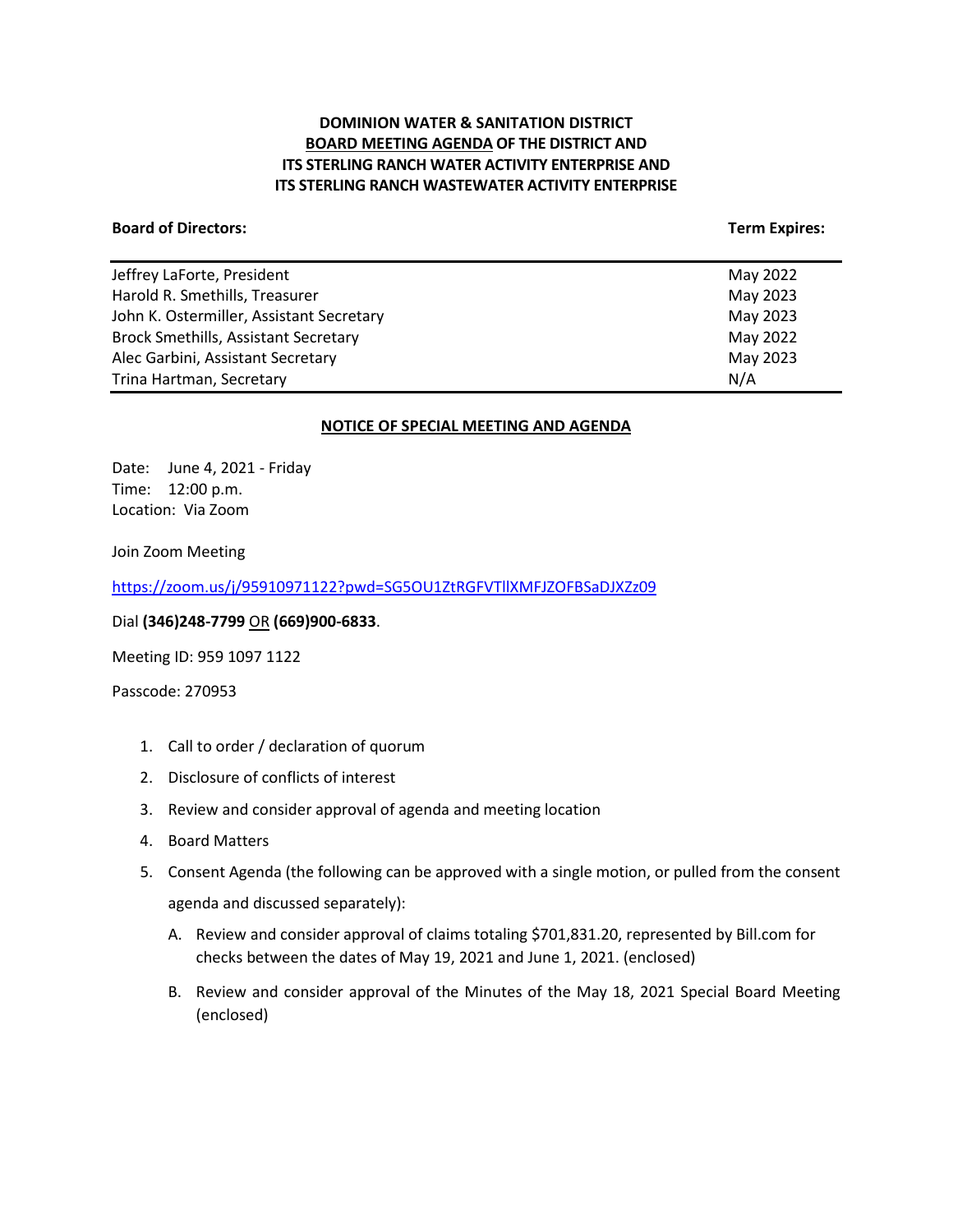Dominion Water & Sanitation District Agenda – June 4, 2021 Page **2** of **3**

## 6. District Management Matters

#### **A. ADMINISTRATIVE MATTERS**

1. Discuss operations for the District, if necessary.

### **B. CUSTOMER SERVICE**

1. New customer update, if necessary.

## **C. UTILITY MATTERS**

- 1. Appointment of Interim Manager
- 2. Discuss Staff Update (enclosed)

### **D. PARTNERSHIP MATTERS**

1. None.

## **E. DISTRICT LEADERSHIP MATTERS**

1. None.

### 7. Legal Matters

## **A. DISTRICT**

1. Review and Consider approval of a Public Road At-Grade Crossing Agreement (enclosed)

#### **B. WATER ACTIVITY ENTERPRISE**

- 1. Update on Eastern Regional Pipeline Project and High Zone Tank construction.
- 2. Review and consider approval of Intergovernmental Agreement between Dominion Water and Sanitation District the Town of Castle Rock for the Parker Midsection Pipeline / Canyons Pump Station Capacity License Agreement. (enclosed)

## **C. WASTEWATER ACTIVITY ENTERPRISE**

- 1. None.
- 8. Financial Matters
	- A. Review and acknowledge March 31, 2021 Unaudited Financial Statements. (enclosed)
	- B. Review and consider approval of CliftonLarsonAllen LLP Engagement Letter for the Financial Forecast regarding the Bond refunding. (enclosed)